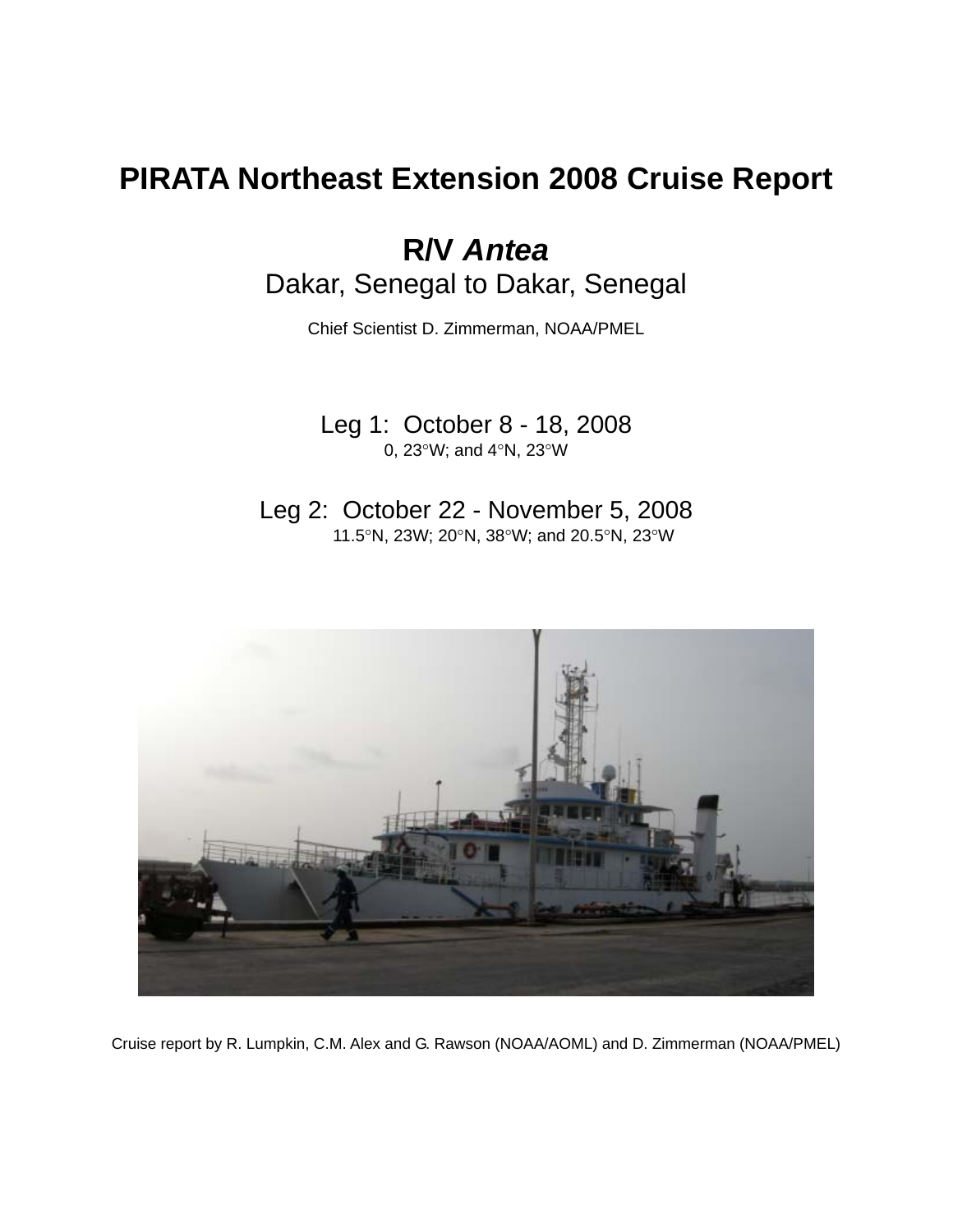# **Shipboard scientific party**

David Zimmerman, chief scientist NOAA/Pacific Marine Environmental Laboratory Seattle, WA

Keith Ronnholm NOAA/Pacific Marine Environmental Laboratory Seattle, WA

Grant Rawson CIMAS, University of Miami/AOML Miami, FL

Andy Stefanick NOAA/AOML Miami, FL

**Moorings**  David Zimmerman and Keith Ronnholm (PMEL)

# **Hydrography, XBTs and drifters**

Grant Rawson and Andy Stefanick (AOML)

## **Overview**

The 2008 PIRATA Northeast Extension Cruise was designed to collect a suite of oceanographic and meteorological observations in the northeast Tropical Atlantic. Originally, this cruise was scheduled to be aboard the NOAA ship *Ronald H. Brown*, to depart from Uruguay in April 2008. This cruise would have included mooring servicing, a full hydrographic line along 23°W, meteorological observations including sonde launches, and a suite of other observations. However, this April cruise was canceled due to mechanical problems and safety concerns with the *Ronald Brown*. The PNE moorings ceased transmitting on April 27 (4°N, 23°W), May 31 (20.5°N, 23°W), June 15 (20°N, 38°W), and June 23  $(11.5\textdegree N, 23\textdegree W)$ , and the 0°, 23°W buoy transmitted only 20% good data starting in April, and ceased transmitting in September.

NOAA arranged a smaller-scale cruise by chartering the French R/V *Antea* in October 2008 through GENAVIR, the French organization that operates the *Antea*. This cruise focused upon servicing the PNE moorings and the French backbone mooring at 0, 23°W, and included five CTD casts at the mooring sites for data calibration. The *Antea* cruise consisted of two legs beginning and ending in Dakar, Senegal. Leg 1 began on October 8th and lasted 10 days, ending on October 18. During Leg 1, ATLAS moorings at 0, 23°W and 4°N, 23°W were serviced and CTD casts were conducted at these sites. Leg 2 began on October 21 and ended on November 5, also in and out of Dakar, Senegal. During Leg 2, CTD casts and ATLAS mooring servicing were conducted at 11.5°N, 23°W; 20°N, 38°W; and 20.5°N, 23°W.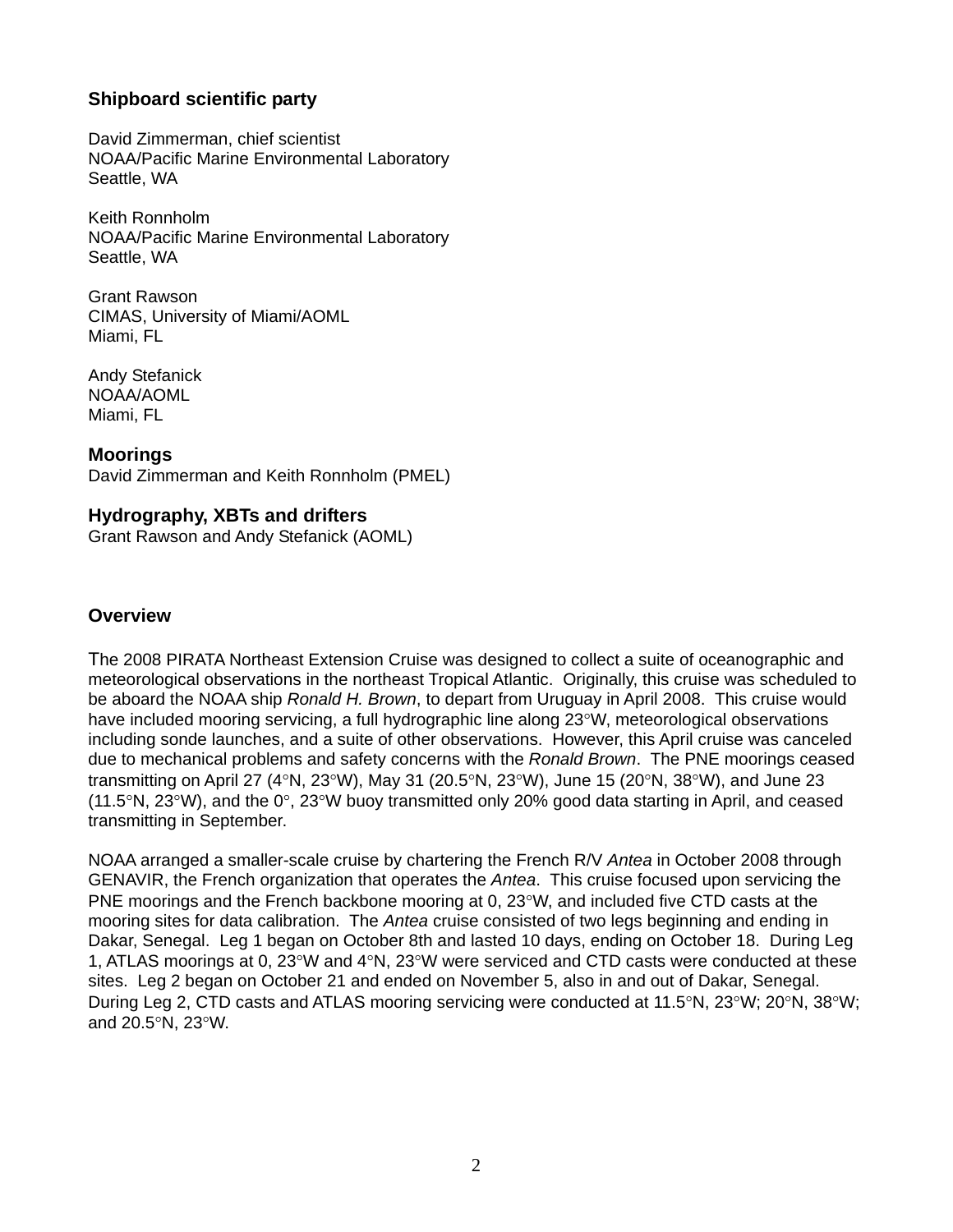## **Introduction**

The Prediction and Research Moored Array in the Tropical Atlantic (PIRATA) is a three-party project involving Brazil, France and the United States that seeks to monitor the upper ocean and near surface atmosphere of the Tropical Atlantic via the deployment and maintenance of an array of moored buoys and automatic meteorological stations. The array consists of a backbone of ten moorings that run along the equator and extend southward along 10°W to 10°S, and northward along 38°W to 15°N. Given the widely varying dynamics of various sub-regions of the Tropical Atlantic, future extensions of the array had been anticipated by the PIRATA Science Steering Group to further the scientific scope of the observing system and improve weather and climate forecasts. In August 2005 a Southwest Extension of three moorings was added off the coast of Brazil (PIs: P. Nobre, E. Campos, P. Polito, O. Sato and J. Lorenzzetti). A one-year Southeast Extension pilot mooring (PI: M. Rouault) was deployed near 6°S, 8°E during the EGEE3/PIRATA FR15 cruise in June 2006.

The northeastern and north central Tropical Atlantic is a region of strong climate variations from intraseasonal to decadal scales, with impacts upon rainfall rates and storms for the surrounding regions of Africa and the Americas. PIs R. Lumpkin, B. Molinari and M. McPhaden proposed a NOAAfunded Northeast Extension of the PIRATA array in 2005. This PIRATA Northeast Extension (PNE) consists of four moorings (Fig. 1). Moored observations in these regions are expected to improve our knowledge of atmosphere-ocean heat exchanges and dynamics impacting the West African Monsoon, marine Intertropical Convergence Zone, upper ocean dynamics affecting heat content and SST variability in the Tropical North Atlantic, possible connections between SST patterns and North Atlantic climate regimes of variability, and the development of atmospheric easterly waves into tropical cyclones. A better understanding of the processes driving SST anomalies in the TNA region will lead to better predictions of rainfall and other climate signals across a broad geographical domain at timescales from seasonal to decadal.



## **Order of operations**

Fig. 1: The Tropical Atlantic showing the PIRATA array and PNE08 *Antea* ship tracks: PIRATA backbone (red squares), automatic meteorological stations (green +), southwest extension (green circles), southeast extension pilot site (yellow triangle), and the Northeast Extension (blue stars).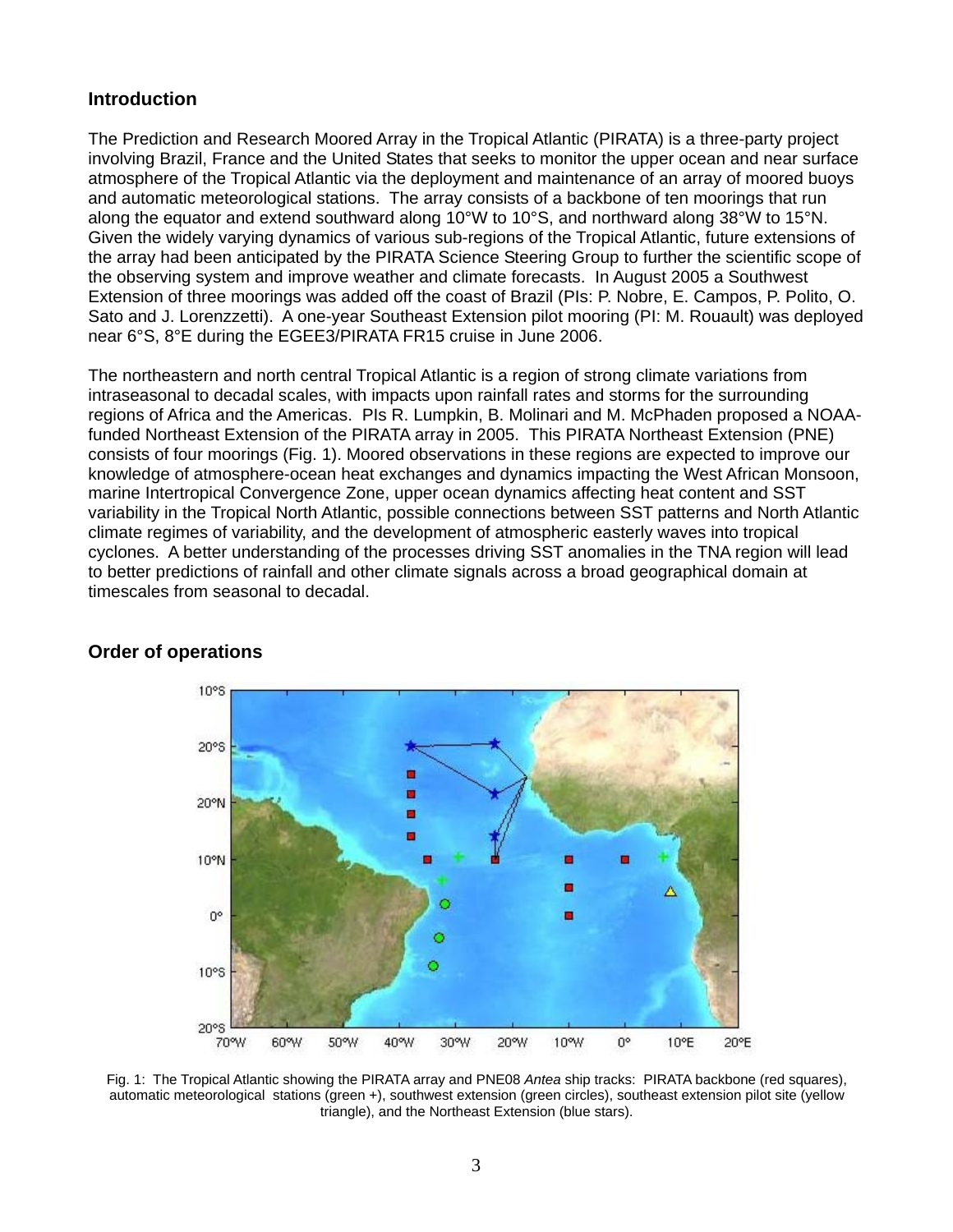Due to a delay in delivery (a missed transfer from Hamburg to Dakar), AOML equipment did not arrive in time to join the cruise for Leg 1. This shipment included sample bottles for salinities and oxygens, XBTs, and drifting buoys. This equipment arrived in Dakar in time for Leg 2 of the cruise.

The R/V *Antea* departed from Dakar, Senegal on 8 October at 1145 UTC, and proceeded to the PIRATA backbone mooring at 0°, 23°W. Shortly after departure from Dakar, AOML technician Andy Stefanick became ill from presumed food poisoning, and was treated for nausea and dehydration by the ship's medical technician during Leg 1. Stefanick left the ship at the end of Leg 1, after which Grant Rawson was solely responsible for the hydrography and XBT/drifter deployments.



Fig 2.

The ship arrived at 0°, 23°W at 2000 UTC on 12 October. A Brazilian fishing boat, the *Marlin Azul* from Natal, Brazil, was found tied up to the buoy. The boat at first refused to cast off their mooring line and move clear, saying that they were still fishing on it. Finally, the *Antea* hailed the boat and told them that the buoy belonged to the ship and to please move clear. They then complied, staying on site within a couple of miles. The buoy itself was missing the wind sensor, the rain gauge top was broken off, the radiation mast was bent over with shortwave radiation glass broken, and multiple lines were tied off on the buoy. Upon recovery, it was discovered that fishing gear was fouled on the 10m module and 12m Sontek single point acoustic current meter, and the tower ring was broken.

Several different current meters were deployed at 0°- 23°W (see diagram/figure 2) as a comparison test between 2 upward-looking Sontek Argonauts, 2

downward-looking Nortek Aquadopps, and one upward-looking RDI DVS (Doppler Volume Sampler). In addition, a 600KHz RDI Sentinel ADCP was deployed at 2m, mounted in a special can that was installed in a yoke mounted on the bottom of the bridle. Beams 1 & 3 of the Sentinel were oriented towards the nilspin wire, splitting it equally on each side of the wire.

As noted above, the tower recovered at  $0^{\circ}$ , 23°W (Tower 4-2-91, PM680) had been damaged by a fishing boat. It was repaired by the French Engineers aboard the *Antea* and redeployed at 4°N, 23°W, PM780. The tower ring was completely broken from one of its welds, so the French made a brace out of aluminum plate to hold the break together, then bolted it on with stainless bolts and plastic isolators. One of the mast pads was also bent, and was pounded back straight with a sledgehammer.

The CTD cast was completed and all work at  $0^{\circ}$ , 23°W was finished at ~1230 UTC on Oct 13. The *Antea* then departed for 4°N, 23°W, arriving at ~1345 UTC Oct 14. The existing mooring there was recovered. Fishing gear was found fouled on the 300m and 500m modules, and there were deep cuts in the nilspin jacket at 180m. While deploying the replacement ATLAS system, the *Antea*'s crane ram was not able to lift the anchor over the side due to its leaking hydraulic oil. The crew instead used the cable from their deep sea winch to push and slide the anchor over the side. The anchor was dropped prematurely due to tension built as the ship was towing the buoy to the intended deployment site. After deployment, a CTD cast at this site was completed, and the ship left the site to return to Dakar at ~2145 UTC Oct 14. The *Antea* arrived at Dakar at 0630 UTC, October 18 to complete Leg 1.

Leg 2 departure was delayed by 40 hours because of a medical emergency with a crewman. The ship left Dakar and commenced Leg 2 at 0030 UTC on Oct 22, and steamed for 11.5°N, 23°W. Later that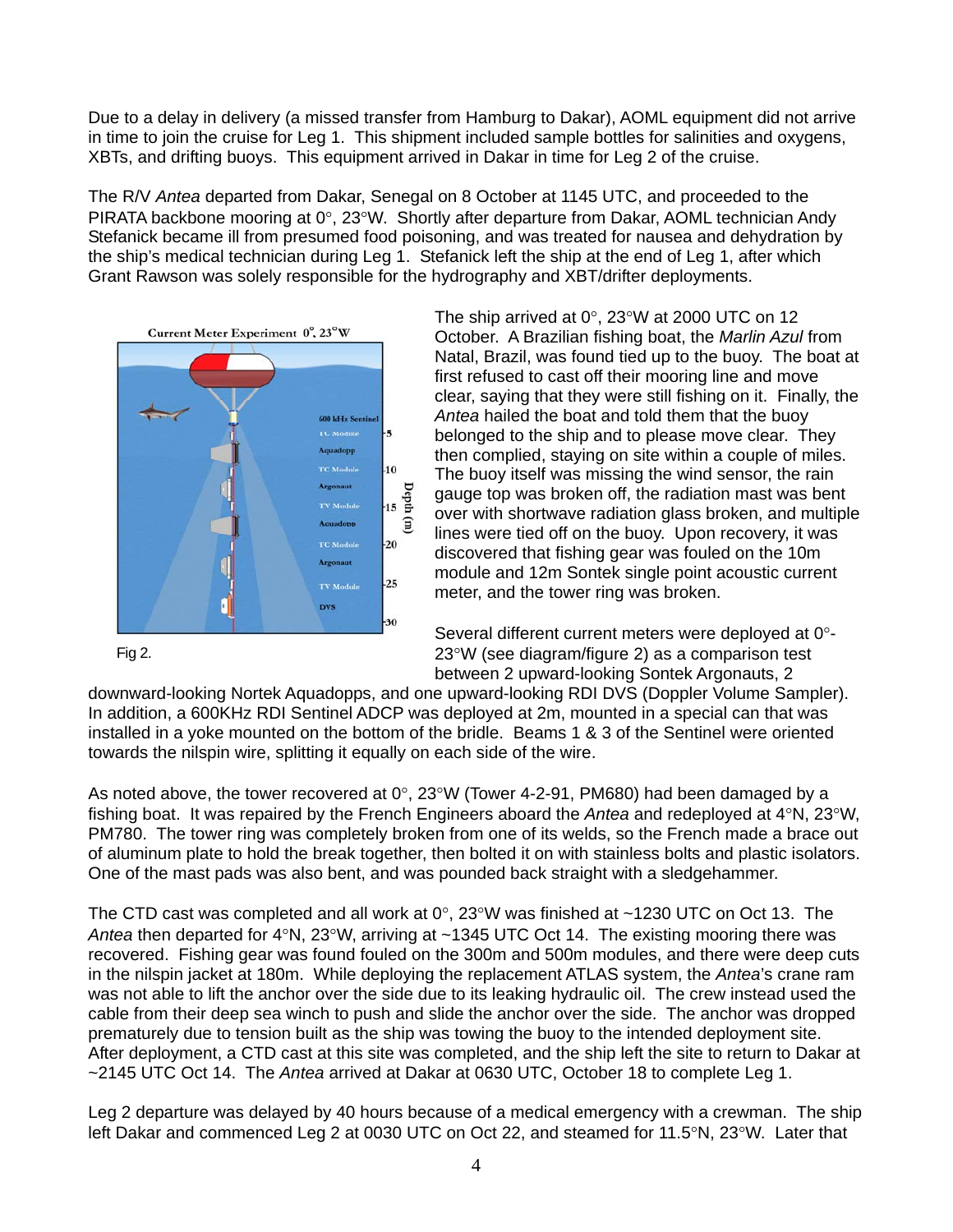day, a "Notice to Mariners" report from Dakar was issued stating that a "white and rusty" colored steel buoy, marked with a "1", was seen adrift about 60nm south of Dakar. Zimmerman requested the Captain to contact the Dakar Agency "MRCC" for any updates of its position, as it could have been an ATLAS buoy. Unfortunately, no additional sightings were reported. The buoy was too far south for the *Antea* to search, and impossible to locate without updated position information.

The *Antea* arrived at the last transmitted position (since going off the air on 24 June 2008) of the 11.5°N, 23°W buoy at about 6:30pm (an hour before sunset) on Oct 23, but did not find the buoy on radar or see it visually. The ship then went to the original deployment position, 1 nm away, but found nothing there either. PMEL personnel put the transducer over the side and got good ranges of 5430m (in a depth of 5086m) from the mooring's release. Zimmerman put the deck set in horizontal range mode and got 1968m, putting the release 1.1nm away. The ship then moved approximately another 0.5nm towards the last transmitted position and got a range of 5150m (in a depth of 5084m), putting the release at a horizontal distance of 964m, only 0.5 nm away. The ship continued to search the area until after dark, but did not see anything on radar and did not find the buoy on the surface, so the mooring was presumed lost. The release did not have a tilt sensor to verify it was horizontal on the bottom. The replacement mooring was deployed, with an Aanderaa Seaguard current meter (on loan from Aanderaa) included at 7.5m, mounted on the wire with a large fin and clamps with 18 bolts. This current meter was originally scheduled to be deployed on the 0-23W current meter test mooring, but it did not arrive in Dakar in time to make the Leg 1 sailing date. After the mooring was deployed, a CTD cast was conducted. The ship left the site at ~0145 UTC on Oct 24.

The *Antea* arrived at 20°N, 38°W on Oct 28 at 1430 UTC. The existing buoy was recovered, missing the wind sensor tail and the Sontek fin. The buoy itself was damaged, with cracks in the toroid. The replacement system was deployed, a CTD cast was conducted, and the ship left the site at 0500 UTC Oct 29.

The *Antea* arrived at 20.5°N, 23°W at 1800 UTC on Nov 2. The wind mast was found bent over, presumably hit by a fishing boat. The mast was bent over enough to expose the opening of the tophat to the weather. The mooring was recovered. When the tube's case was opened, moisture was found inside and corrosion was seen on the I/O connectors, battery connector, and on some of the motherboard ICs. The tube would not communicate, so its memory flash card was removed and hand-carried back to PMEL. The Telonics transmitter was removed and packed in the air shipment. The tube was dried out, new desiccants were installed, and it was shipped back to Seattle in the PMEL container. After mooring operations were completed, a CTD cast was conducted. The *Antea* left 20.5°N, 23°W at 0600 UTC Nov 3.

The ship arrived back in Dakar to conclude Leg 2 at 1200 UTC on November 5. There was a slight delay in delivery of the 40-foot containers for unloading the NOAA equipment. A recovered buoy, spare anchor, and some nylon were left on board for the French to use during their 2009 PIRATA cruise.

## **Oceanographic data collected on this cruise**

#### **1. ATLAS moorings**

Mooring turnarounds were conducted at the four PNE sites and at 0°, 23°W.

#### **2. Conductivity-Temperature-Depth (CTD) casts**

CTD data were collected at the five mooring sites, to a depth of 1500m. All casts were done with the French IRD CTD system to calibrate the sensors at the mooring sites. All casts were done after the anchor drop of the replacement mooring. The two French Autosal units were offloaded from the ship in Cotonou, Benin after the previous French PIRATA cruise, due to miscommunication between French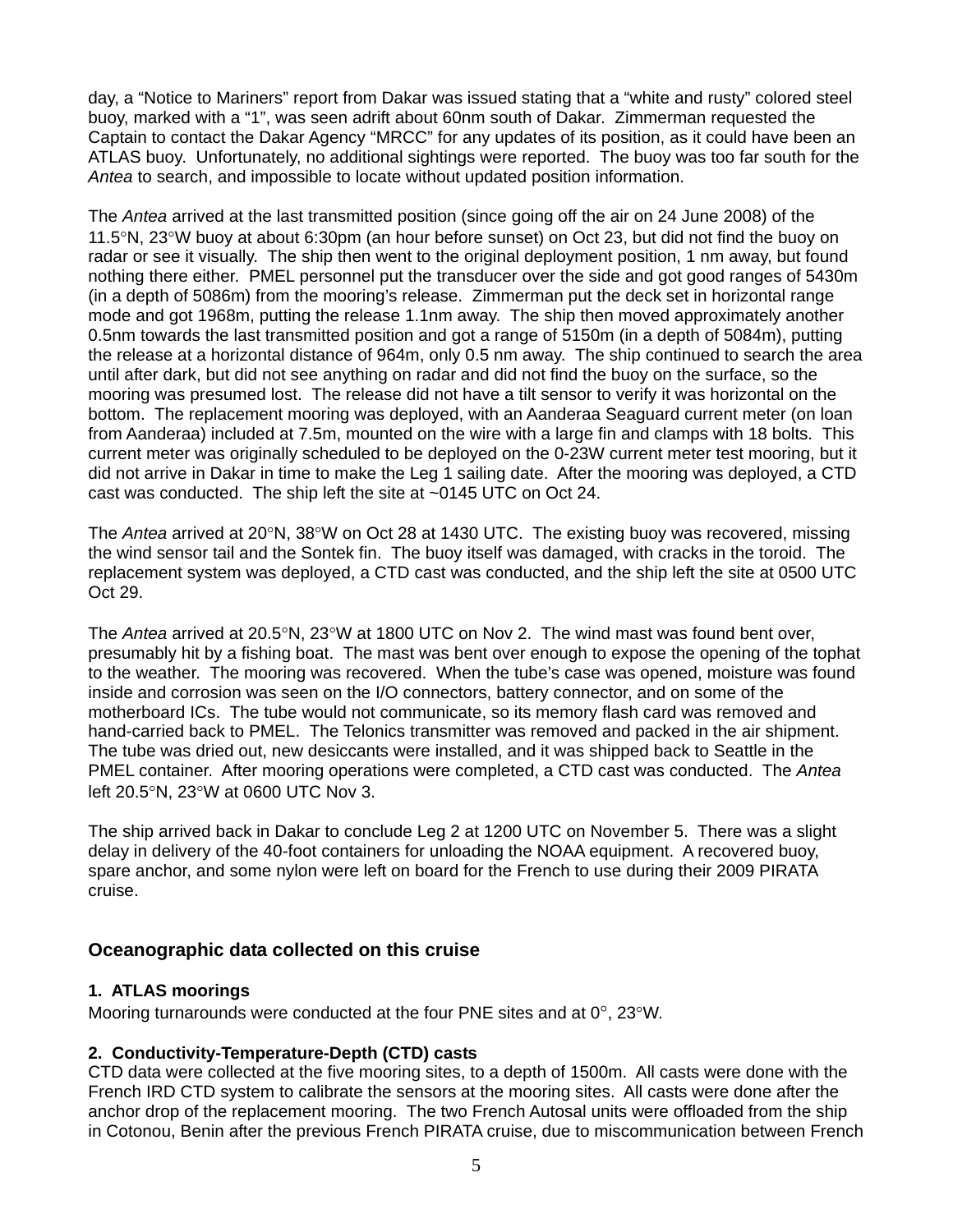and US scientists. As a consequence, it was not possible to get salinity checks done during the cruise. Preserved samples were collected and shipped to the US for post-cruise calibration.

Oxygen samples were also taken, but only on Leg 2, since the AOML shipment with the oxygen sample bottles had not arrived in time for Leg 1 sailing. The CTD cable had to be re-terminated for the final cast at 20.5°N-23°W.

**3. Drifters:** 14 satellite-tracked surface drifters were deployed to measure sea surface temperature and mixed layer currents, as part of the 1250-drifter global array.

**4. XBTs:** 47 expendable bathythermographs were launched during Leg 2 to measure temperature profiles of the upper ocean to a depth of about 900m.

**5. Shipboard measurements** collected by *Antea* equipment: thermosalinograph (TSG), shipboard acoustic Doppler Current Profiler (sADCP), wind speed, wind direction, atmospheric pressure, and relative humidity.

# **1. ATLAS moorings (from PMEL report authored by D. Zimmerman)**

| <b>Cammary of mooring Operations.</b> |                        |                                        |
|---------------------------------------|------------------------|----------------------------------------|
| <b>Site</b>                           | Mooring ID#            | <b>Operation</b>                       |
| $0-23W$                               | <b>PM680A / PM779A</b> | REC / DEP, Leg 1                       |
| 4N-23W                                | <b>PM672A / PM780A</b> | REC / DEP, Leg 1                       |
| 11.5N-23W                             | <b>PM674A / PM784A</b> | NO Recovery (LOST at SEA) / DEP, Leg 2 |
| 20N-38W                               | <b>PM679A / PM787A</b> | REC / DEP, Leg 2                       |
| 20.5N-23W                             | <b>PM676A / PM788A</b> | REC / DEP, Leg 2                       |

**Summary of Mooring Operations:**

Table 1.

## **Fishing and Vandalism:**

| $0-23W$                 | <b>PM680A</b> | Brazilian fishing boat, Marlin Azul from Natal, found tied up to the buoy.<br>Wind sensor gone, rain gauge top broken off, rad mast bent over with SW<br>rad glass broken, multiple lines tied off on buoy. Fishing gear fouled on 10m<br>module and 12m sontek. Tower ring broken. |
|-------------------------|---------------|-------------------------------------------------------------------------------------------------------------------------------------------------------------------------------------------------------------------------------------------------------------------------------------|
| 4N-23W                  | <b>PM672A</b> | Fishing gear found fouled on 300m & 500m modules. Deep cuts in nilspin<br>jacket at 180m.                                                                                                                                                                                           |
| $11.5N -$<br><b>23W</b> | <b>PM674A</b> | Entire Mooring LOST at SEA. Found release on bottom.                                                                                                                                                                                                                                |
| 20N-38W                 | <b>PM679A</b> | Wind Sensor tail broken off. Sontek fin broken off. Buoy damaged, cracks<br>in toroid.                                                                                                                                                                                              |
| $20.5N -$<br><b>23W</b> | <b>PM676A</b> | Wind Sensor gone. Wind mast bent over. Rain top broken off. Rad shield<br>bent with blue paint marks. Fishing gear found at various depths. A small<br>fishing boat was seen on site after we finished operations.                                                                  |

Table 2.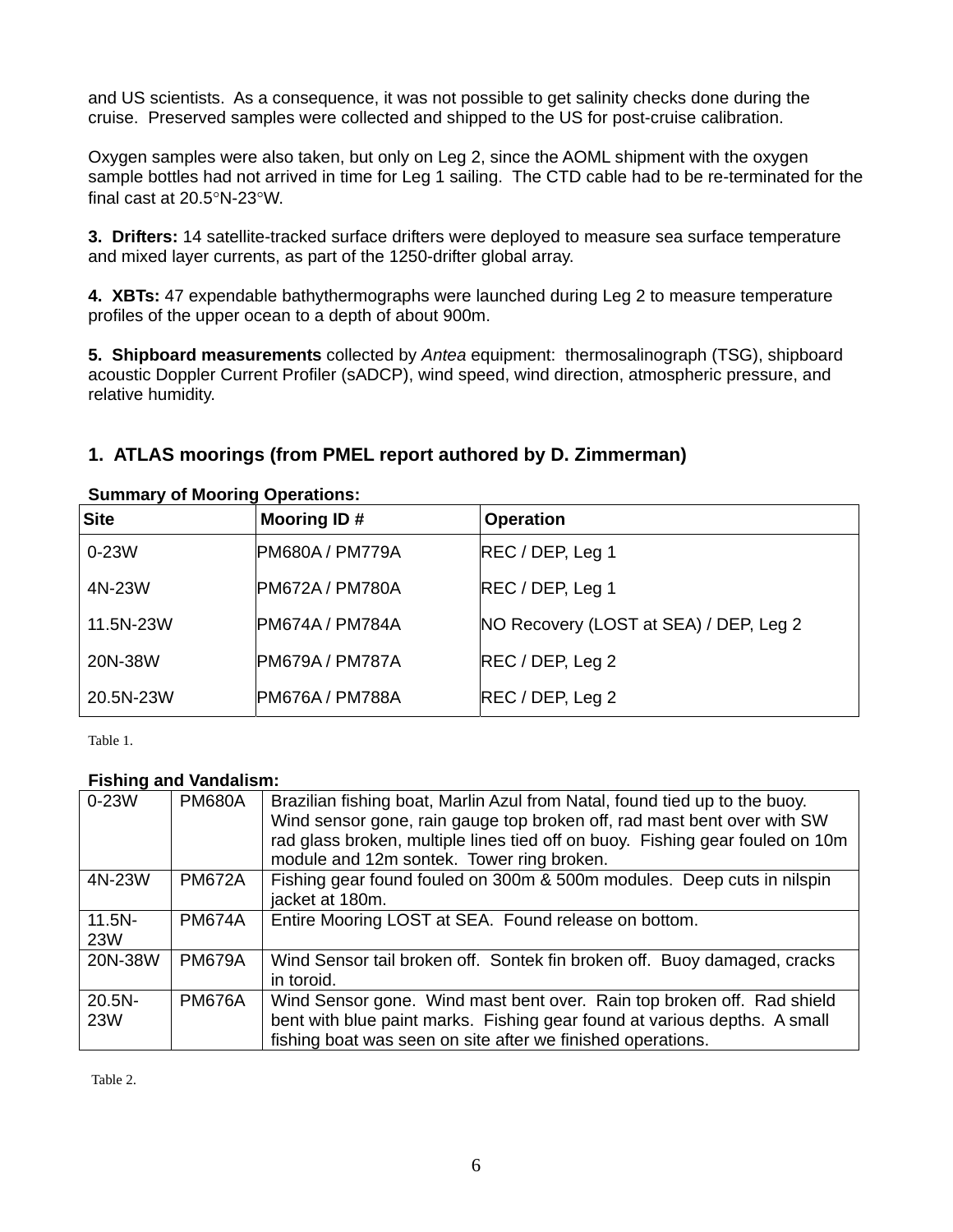| <b>TYPE</b>         | S/N              | <b>SITE</b> | ID           | <b>DESCRIPTION</b>                            |
|---------------------|------------------|-------------|--------------|-----------------------------------------------|
| Rain                | 1170             | 0-23W       | <b>PM680</b> | Funnel top broken off                         |
| <b>SW Radiation</b> | 32406            | $0-23W$     | <b>PM680</b> | Glass domes broken, mast found bent over 50-  |
|                     |                  |             |              | 60 degs.                                      |
| <b>Sontek</b>       | D374             | $0-23W$     | <b>PM680</b> | Fin broken off                                |
| <b>ATRH</b>         | 10489            | 4N-23W      | <b>PM672</b> | Shield bent during recovery, pigtail cable    |
|                     | 2                |             |              | stretched tight                               |
| Sontek              | D <sub>520</sub> | 4N-23W      | <b>PM672</b> | Fin broken off                                |
| <b>Buoy Tower</b>   | $4 - 2 - 91$     | $0-23W$     | <b>PM680</b> | Tower ring broken, mast pad bent, both        |
|                     |                  |             |              | repaired onboard.                             |
| Wind                | 37596            | 20N-38W     | <b>PM679</b> | Tail broken off                               |
| <b>Sontek</b>       | 371              | 20N-38W     | <b>PM679</b> | Fin broken off                                |
| <b>Buoy Toriod</b>  | $D-7-06$         | 20N-38W     | <b>PM679</b> | Buoy damaged by fishing, cracks in toroid     |
|                     |                  |             |              | above waterline, mostly gel coating affected. |
|                     |                  |             |              | Had to redeploy this buoy at 20.5N-23W,       |
|                     |                  |             |              | PM788 since it was the only one onboard to    |
|                     |                  |             |              | use.                                          |
| Rain                | 1098             | 20.5N-23W   | <b>PM676</b> | Funnel top broken off, housing cracked.       |
| SW Rad              | 32672            | 20.5N-23W   | <b>PM676</b> | Shield bent.                                  |
| Tube                | 514              | 20.5N-23W   | <b>PM676</b> | Wind mast found bent over, exposing tophat    |
|                     |                  |             |              | opening to weather. No comms. Found           |
|                     |                  |             |              | moisture inside tube case and motherboard     |
|                     |                  |             |              | chips & connectors corroded.                  |

## **Recovered, failed or damaged:**

Table 3.

#### **Individual sensors lost at sea:**

| <b>TYPE</b>      | S/N   | <b>SITE</b> | ID           |
|------------------|-------|-------------|--------------|
| Wind             | 11673 | $0-23W$     | <b>PM680</b> |
| <b>TC Module</b> | 14296 | $0-23W$     | <b>PM680</b> |
| <b>TV Module</b> | 14117 | $0-23W$     | <b>PM680</b> |
| <b>TC Module</b> | 14055 | $0-23W$     | <b>PM680</b> |
| <b>TC Module</b> | 14257 | $0-23W$     | <b>PM680</b> |
| T Module         | 14212 | $0-23W$     | <b>PM680</b> |
| <b>TC Module</b> | 12320 | 4N-23W      | <b>PM672</b> |
| Wind             | 38154 | $20.5N -$   | <b>PM676</b> |
|                  |       | 23W         |              |

Table 4.

## **PM674A, 11.5N-23W ENTIRE MOORING LOST AT SEA:**

Tube 656, ATRH 58341, Rain 1234, SW 32430, LW 32894, Baro 101761, Wind 70624, Sontek 370, SSC13024, TC13780, TC13779, TV13914, TC13126, TC13129, TC13776, TC13777, T12790, TC13778

**T12791, T12792, TP13303, TP13304, plus 8242 Release 14971.** 

**11.5N-23W PM674A, LOST at SEA.**

#### **11.5N-23W**

**PM784, Aanderaa Current Meter Deployed:** An Aanderaa Seaguard current meter was deployed at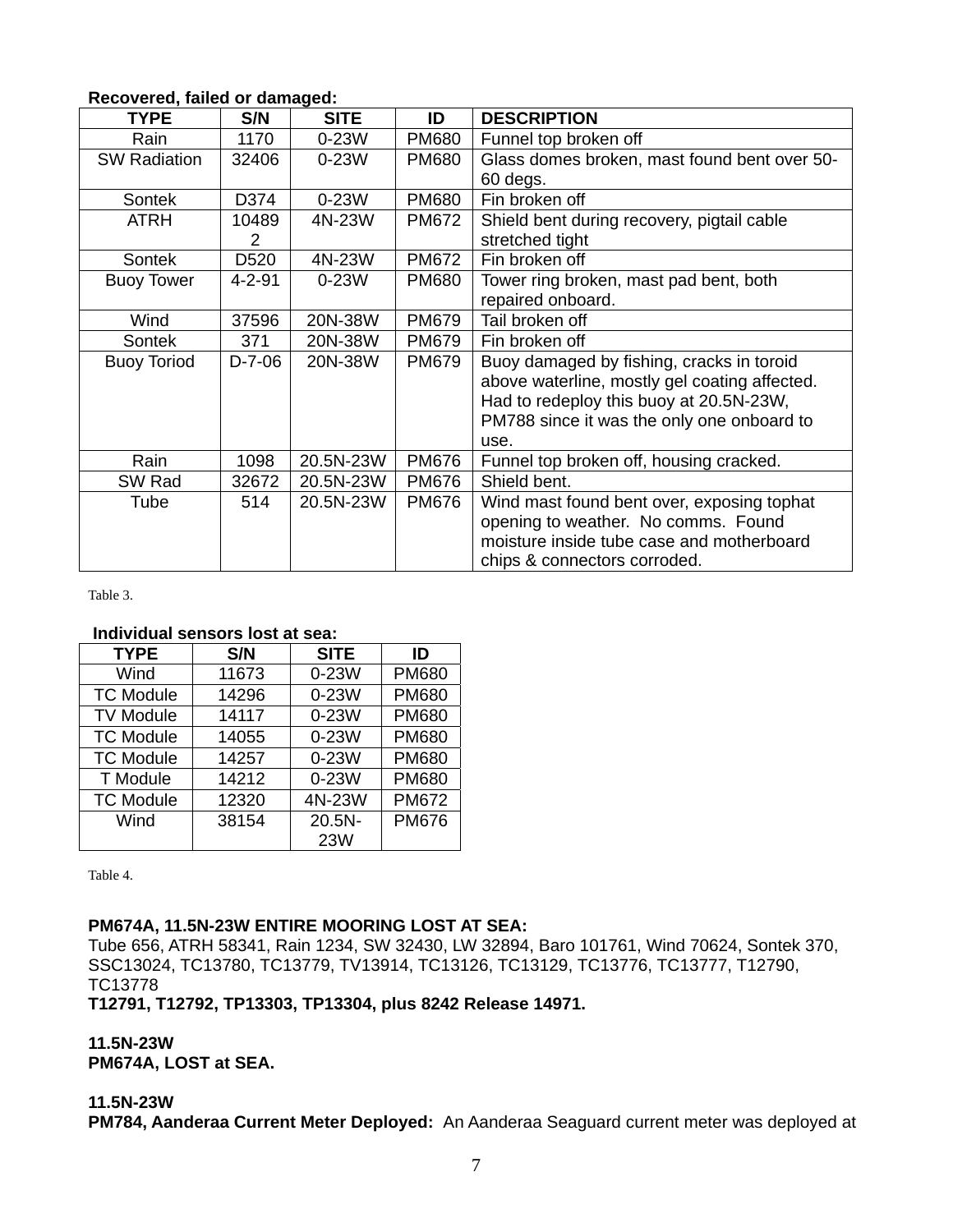7.5m, mounted on the wire with a large fin and clamps with 18 bolts. It was originally scheduled to be deployed on the 0-23W current meter test mooring, but did not arrive in Dakar in time to make the Leg 1 sailing date. This current meter is a test loaner from Aanderaa.

## **20.5N-23W**

**PM676 TUBE 514 Damage:** The wind mast of Tube 514 was found bent over, probably hit by a fishing boat. The mast was bent over enough to where the opening of the tophat was exposed to the weather. When Tube 514's case was opened up, moisture was found inside, and corrosion was seen on the I/O connectors, battery connector, and on some of the motherboard ICs. The tube would not communicate, so its memory flash card was removed and hand-carried back. Steve dumped the entire contents of the card back at PMEL. Also note, that Tube 514 was not air shipped back. Steve had me remove the Telonics transmitter, which was packed in the air shipment. The tube was dried out, new desiccants were installed, and it was shipped back in the container.

**Oxygen sensors:** Oxygen sensors belonging to IFM-GEOMAR (primary contact: Peter Brandt) were deployed at 300m and 500m depth, at 4°N, 23°W and at 11.5°N, 23°W.



# **2. Conductivity-Temperature-Depth (CTD) casts**

Fig 3: CTD locations

CTD data were collected at 5 casts:  $0^{\circ}$ , 23°W; 4°N, 23°W; 11.5°N, 23°W; 20°N, 38°W and 20.5°N, 23°W. No CTD processing was performed during the cruise. Salinity and oxygen samples were shipped to the United States for post-cruise calibration. Due to many communications errors after the cast at 20°N, 38°W, the CTD wire was re-terminated.

| Cast #       | Date (UTC) | Start time | Latitude    | Longitude   | # Sample bottles |
|--------------|------------|------------|-------------|-------------|------------------|
| $\mathbf{1}$ | 10/13/08   | 01:20      | 00 00.443 N | 23 01.153 W |                  |
| 2            | 10/14/08   | 18:32      | 04 04.511 N | 23 00.274 W | ク*               |
| 3            | 10/24/08   | 00:30      | 11 29.275 N | 22 58,968 W | $7**$            |
| 4            | 10/28/08   | 21:13      | 20 03.191 N | 37 51.115 W | $7***$           |
| 5            | 11/02/08   | 22:43      | 20 27.967 N | 23 08.472 W |                  |

Table 5: CTD. \* rosette did not fire after second bottle, at 717 dbar. \*\* Bottle 3, 4 comm error message \*\*\* wrong con file used; couldn't fire bottles from computer; used deck unit. Many error messages.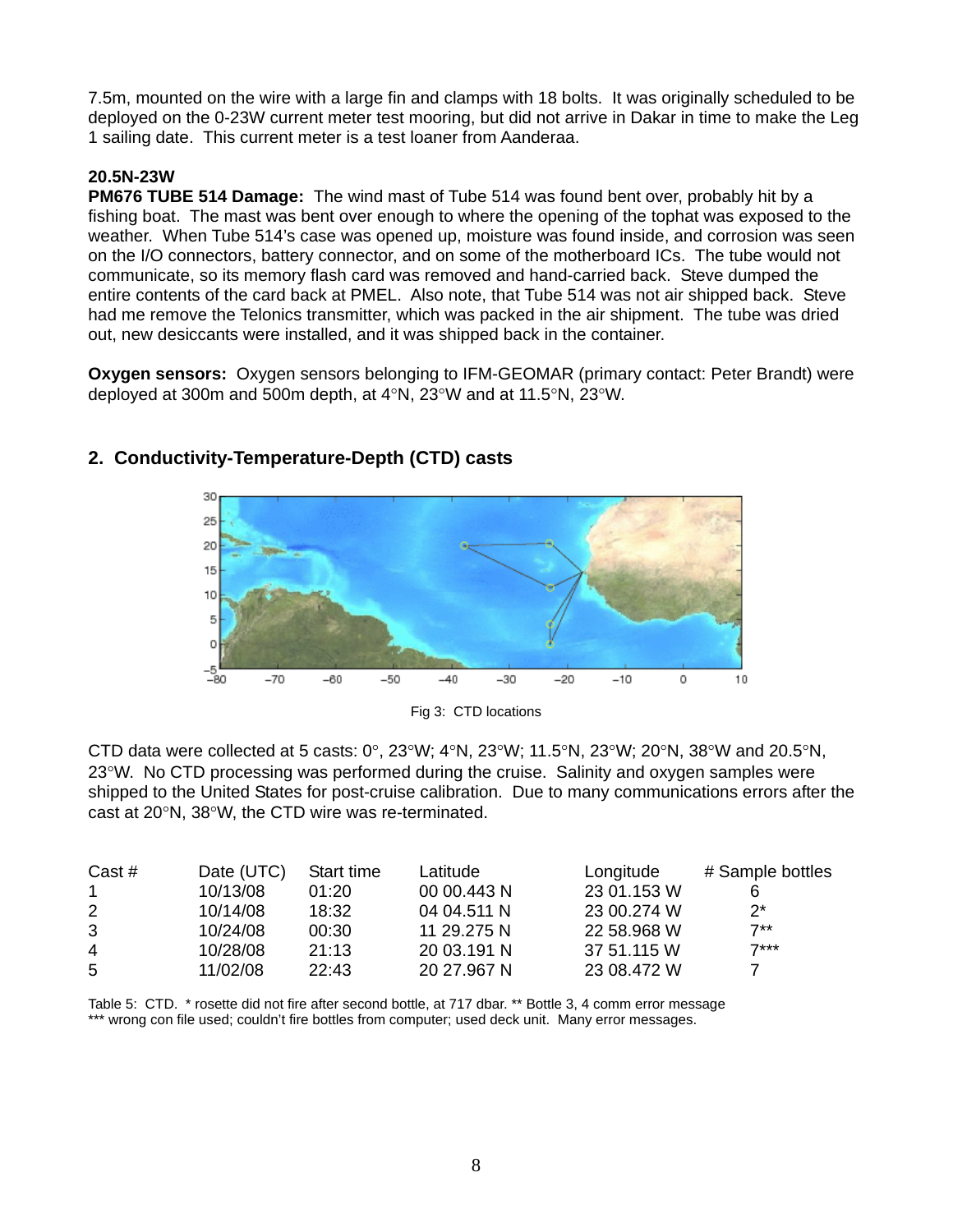# **3. Drifters**

14 satellite-tracked surface drifters of NOAA's Global Drifter Program were deployed during Leg 2 to measure sea surface temperature and mixed layer currents, as part of the 1250 drifter global array (Fig. 4 and Table 6). Eight of the drifters were launched in four pairs.



Fig. 4: Drifter deployment locations.

## **Drifter deployments**

| Deploy #       | Drifter PTT ID# | Date     | Time | Latitude  | Longitude |
|----------------|-----------------|----------|------|-----------|-----------|
|                | 79308           | 10/22/08 | 1951 | 13°10.512 | 19°59.858 |
| $\overline{2}$ | 79268           | 10/24/08 | 0140 | 11°29.95  | 22°59.49  |
| 3              | 79318           |          |      |           |           |
| 4              | 79299           | 10/25/08 | 0032 | 13°14.93  | 26°00.52  |
| 5              | 79269           | 10/25/08 | 1551 | 14°21.83  | 28°00.13  |
| 6              | 79303           | 10/27/08 | 1045 | 17°47.66  | 34°00.16  |
| 7              | 79262           | 10/28/08 | 2256 | 20°00.85  | 37°52.00  |
| 8              | 79270           | 10/31/08 | 1834 | 20°14.52  | 29°59.91  |
| 9              | 79275           |          |      |           |           |
| 10             | 79267           | 11/01/08 | 1528 | 20°19.90  | 26°59.83  |
| 11             | 79316           | 11/02/08 | 2350 | 20°28.23  | 23°06.70  |
| 12             | 79307           |          |      |           |           |
| 13             | 79317           | 11/04/08 | 1159 | 17° 21.79 | 20°00.19  |
| 14             | 79261           |          |      |           |           |

Table 6: Drifter deployments. Pair deployments are indicated by a single date/time/lat/lon entry.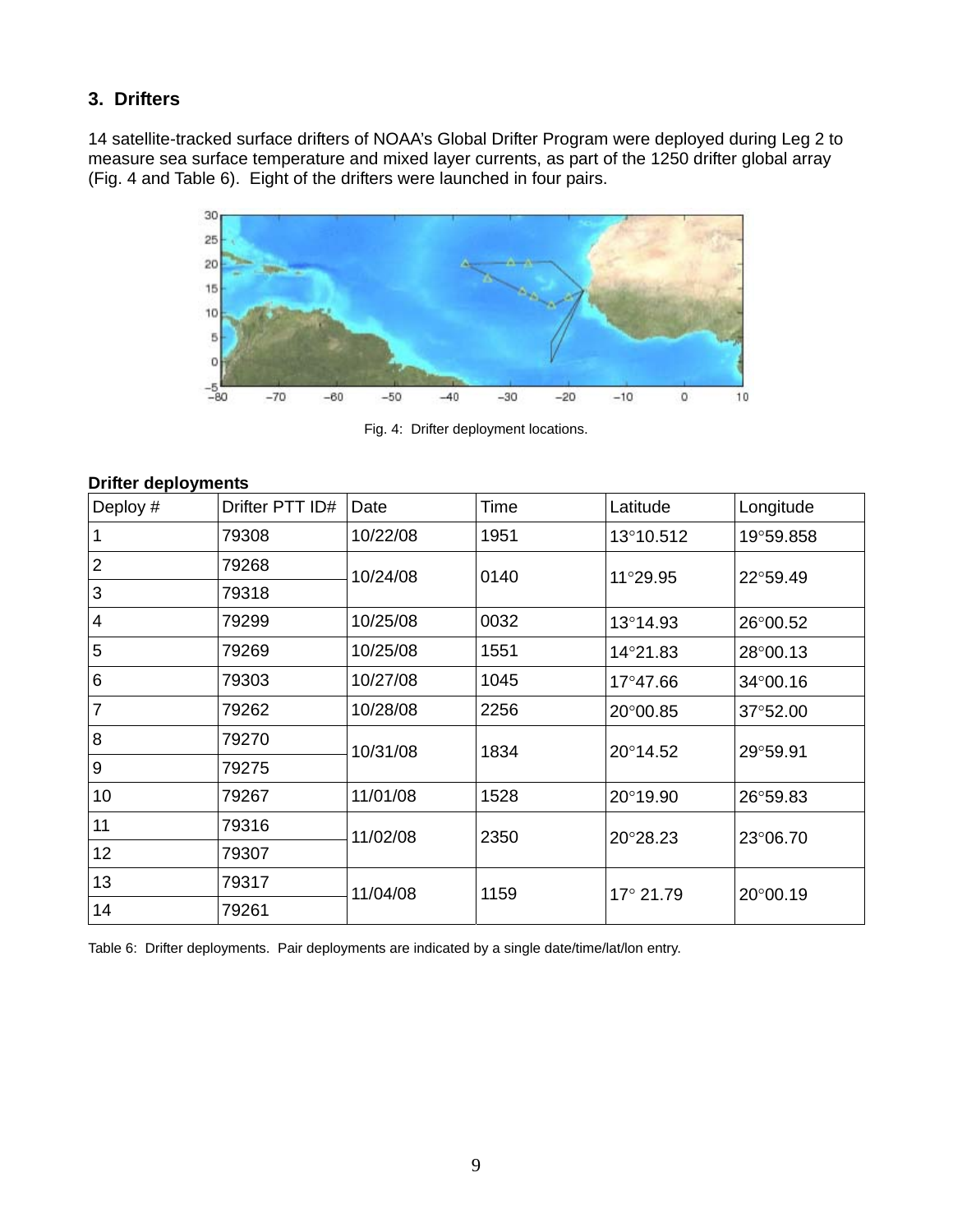# **4. eXpendable BathyThermographs (XBTs)**

47 XBTs were deployed during Leg 2 (Fig. 5 and Table 7). Temperatures were measured to a depth of 900m.



Fig. 5: Location of XBT deployments (red diamonds) superimposed on ship track (black).

Several of these launches were conducted at the same location as the three CTD casts of Leg 2, in order to calibrate/validate the drop rate equation that converts XBT temperature as a function of time to temperature as a function of depth.

| Filename   | Date       | Time  | Lat<br>Lon       |
|------------|------------|-------|------------------|
| X081022N01 | 10/22/2008 | 05:07 | 14.259 18.112    |
| X081022N02 | 10/22/2008 | 12:04 | 13.739<br>19.001 |
| X081022N03 | 10/22/2008 | 19:54 | 13.171<br>20.004 |
| X081023N01 | 10/23/2008 | 03:38 | 21.013<br>12.596 |
| X081023N02 | 10/23/2008 | 11:13 | 12.006<br>22.001 |
| X081024N01 | 10/24/2008 | 00:52 | 11.492<br>22.985 |
| X081024N02 | 10/24/2008 | 09:19 | 12.092<br>24.001 |
| X081024N03 | 10/24/2008 | 10:16 | 12.160 24.125    |
| X081024N04 | 10/24/2008 | 16:53 | 12.665 24.999    |
| X081024N05 | 10/24/2008 | 17:01 | 12.674 25.015    |
| X081025N01 | 10/25/2008 | 00:28 | 13.244<br>26.000 |
| X081025N02 | 10/25/2008 | 07:46 | 13.819 27.003    |
| X081025N03 | 10/25/2008 | 15:51 | 14.364 28.002    |
| X081025N04 | 10/25/2008 | 22:57 | 14.940 29.002    |
| X081026N01 | 10/26/2008 | 07:49 | 30.242<br>15.650 |
| X081026N02 | 10/26/2008 | 13:21 | 16.089<br>31.002 |
| X081026N03 | 10/26/2008 | 20:21 | 16.655<br>32.001 |
| X081027N01 | 10/27/2008 | 04:55 | 17.325<br>33.175 |
| X081027N02 | 10/27/2008 | 10:45 | 17.794<br>34.003 |
| X081027N03 | 10/27/2008 | 18:03 | 18.359<br>35.002 |
| X081028N01 | 10/28/2008 | 01:19 | 18.922<br>36.002 |
| X081028N02 | 10/28/2008 | 08:29 | 19.491<br>37.015 |
| X081028N03 | 10/28/2008 | 21:29 | 20.054<br>37.855 |
| X081029N01 | 10/29/2008 | 10:58 | 37.000<br>20.038 |
| X081029N02 | 10/29/2008 | 18:29 | 20.069<br>36,000 |
| X081029N03 | 10/29/2008 | 18:35 | 20.070<br>35.987 |
| X081030N01 | 10/30/2008 | 00:45 | 20.090<br>35.188 |
| X081030N02 | 10/30/2008 | 10:59 | 20.110<br>33.994 |
| X081030N03 | 10/30/2008 | 19:43 | 20.149<br>32.991 |
| X081031N01 | 10/31/2008 | 04:19 | 20.184<br>31.920 |
| X081031N02 | 10/31/2008 | 11:43 | 20.220<br>30.970 |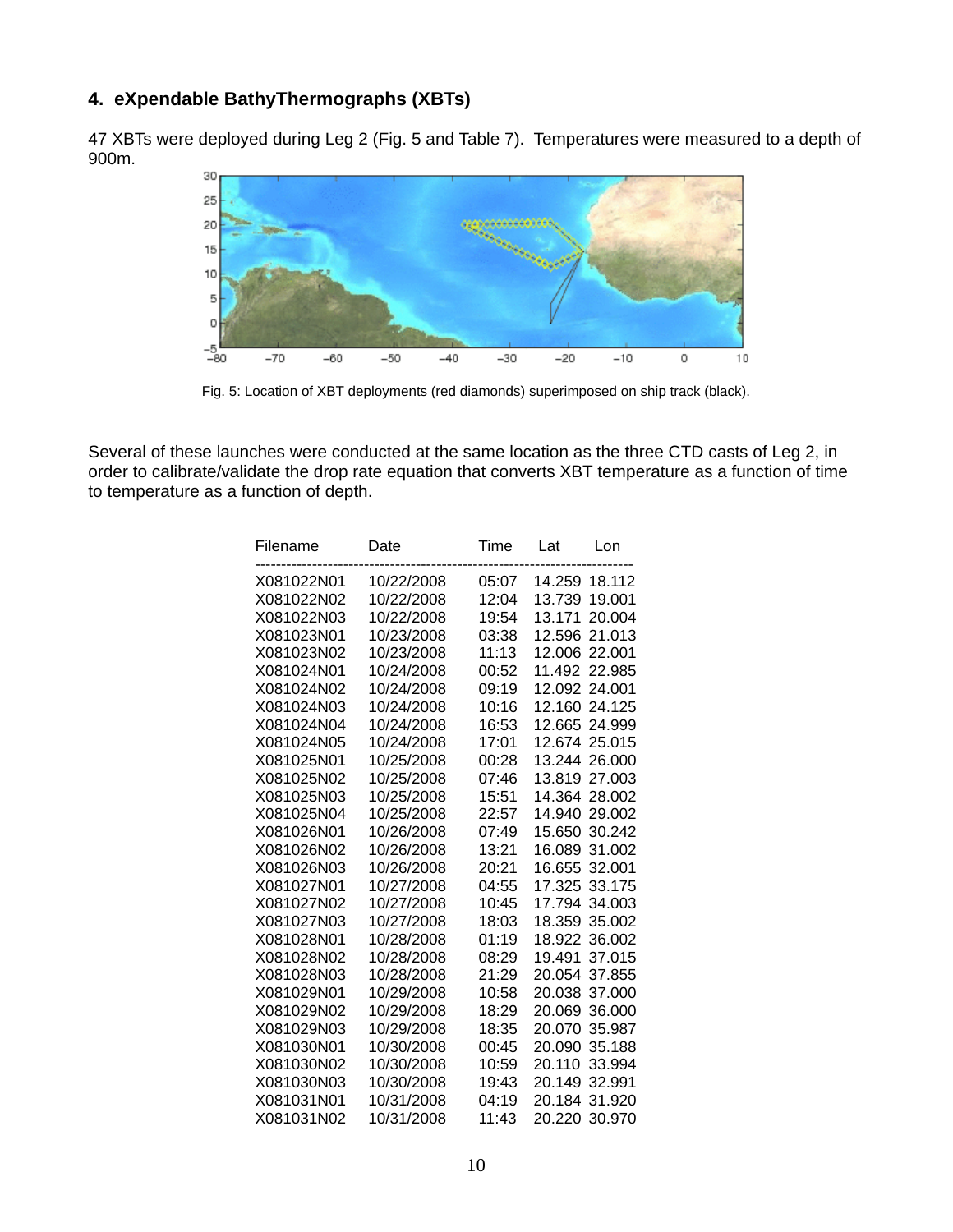| X081031N03 | 10/31/2008 | 18:34 | 20.242 29.998 |
|------------|------------|-------|---------------|
| X081101N01 | 11/01/2008 | 01:36 | 20.272 28.998 |
| X081101N02 | 11/01/2008 | 08:43 | 20.303 27.971 |
| X081101N03 | 11/01/2008 | 15:28 | 20.332 26.997 |
| X081101N04 | 11/01/2008 | 15:45 | 20.333 26.954 |
| X081101N05 | 11/01/2008 | 22:04 | 20.360 26.006 |
| X081102N01 | 11/02/2008 | 04:42 | 20.390 25.004 |
| X081102N02 | 11/02/2008 | 11:01 | 20.431 24.079 |
| X081102N03 | 11/02/2008 | 11:07 | 20.431 24.065 |
| X081102N04 | 11/02/2008 | 22:59 | 20.468 23.107 |
| X081103N01 | 11/03/2008 | 16:16 | 19.502 22.009 |
| X081104N01 | 11/04/2008 | 02:01 | 18.437 21.010 |
| X081104N02 | 11/04/2008 | 11:59 | 17.363 20.003 |
| X081104N03 | 11/04/2008 | 22:03 | 16.293 19.004 |
| X081105N01 | 11/05/2008 | 07:40 | 15.213 18.003 |

Table 7: XBT deployments.

## **5. Shipboard measurements collected by R/V** *Antea* **equipment**

Data collected by the Antea include: shipboard Acoustic Doppler Current Profiler (sADCP), continuous near-surface thermosalinograph (TSG), wind speed and direction, atmospheric pressure, and relative humidity.

The TSG data suffered from a clogged conductivity cell on 21 October (during Leg 2), which was repaired by cleaning the filter and cell. However, the conductivity data was extremely noisy for several days thereafter, and the cell and filter were cleaned again on 27 October. A preliminary look at the TSG near-surface salinity distribution (Fig. 7) after removing the resulting spuriously low values reveals the minimum associated with the ITCZ and the maximum of the North Atlantic subtropical gyre.

## **6. Preliminary data plots**



Fig. 6: Filtered TSG salinity time series.